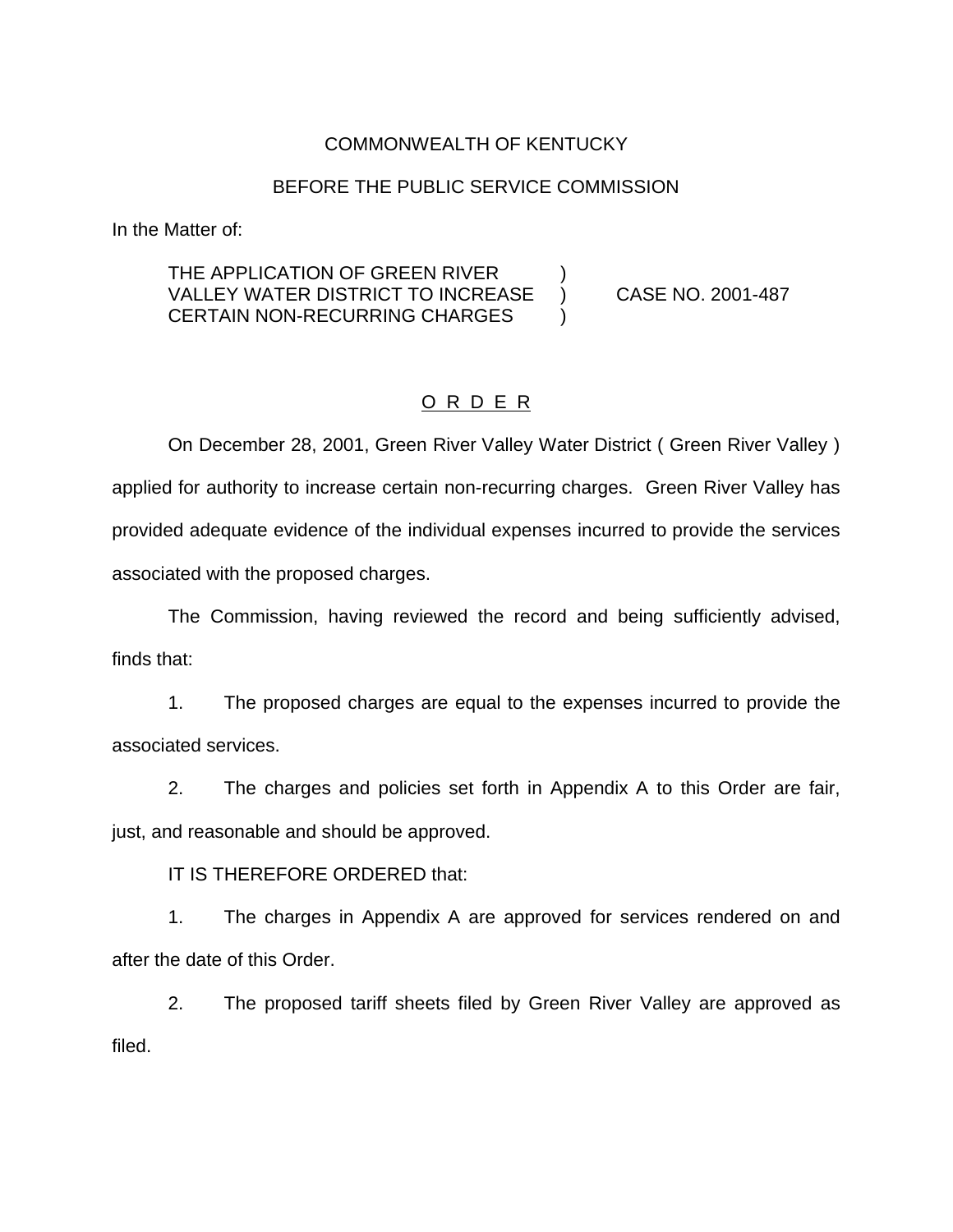Done at Frankfort, Kentucky, this 24<sup>th</sup> day of January, 2002.

By the Commission

ATTEST:

Executive Director  $\frac{1}{\sqrt{2}}\int_{0}^{\infty}\frac{1}{\sqrt{2\pi}}\left( \frac{1}{\sqrt{2}}\right) \frac{dx}{dx}dx$